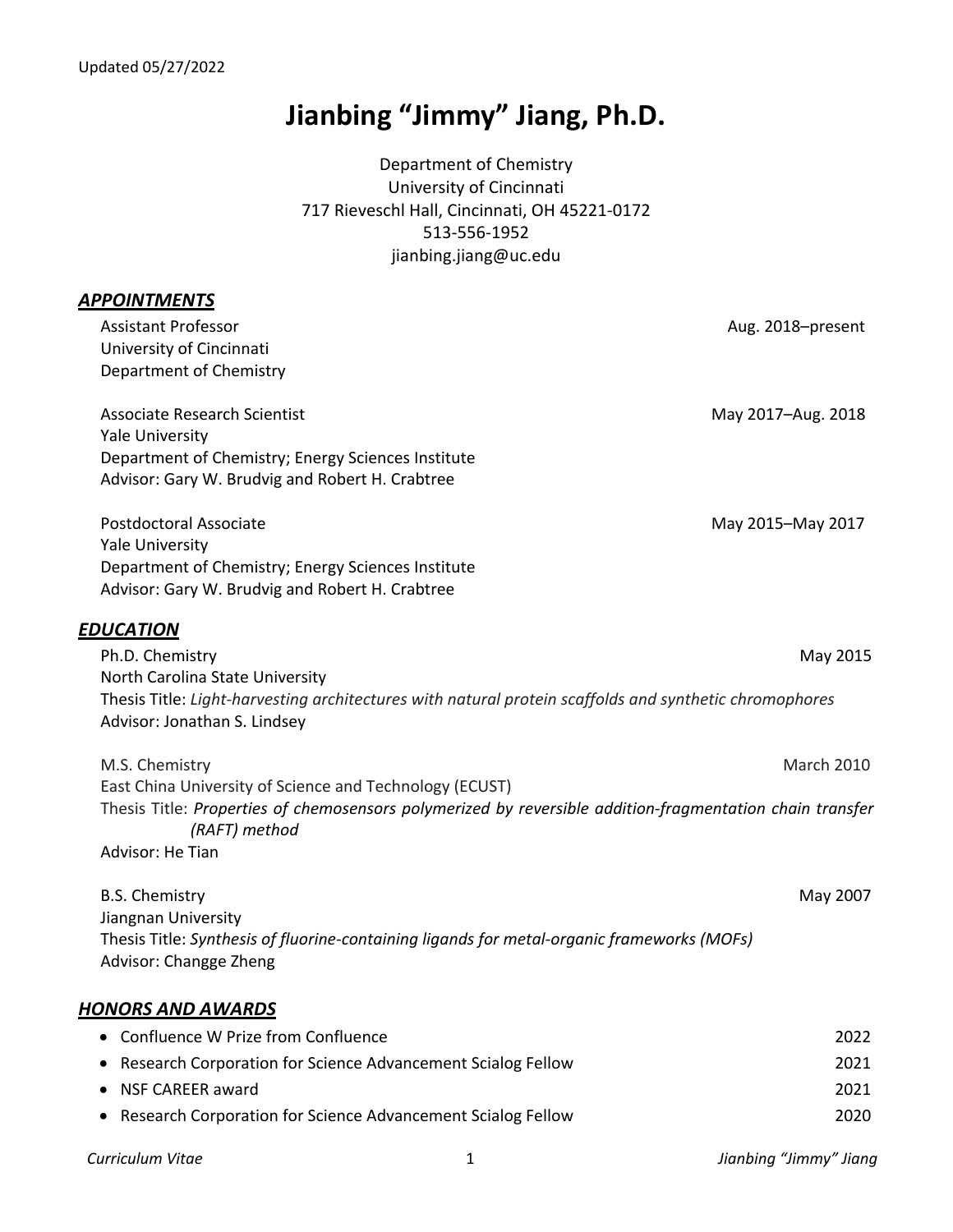#### Updated 05/27/2022

| • University of Cincinnati Pilot award                                           | 2020      |
|----------------------------------------------------------------------------------|-----------|
| • Faculty Development Fund from University of Cincinnati                         | 2019      |
| • Journal of Materials Chemistry A Emerging Investigator                         | 2019      |
| • Research Launch Award from University of Cincinnati Office of Research         | 2019      |
| • Faculty Development Fund from University of Cincinnati                         | 2018      |
| • Percy L. Julian Award for Excellence in Research from NC State University      | 2015      |
| • Photosynthesis Antenna Research Center (a DOE EFRC) Exchange Fellowship, twice | 2012-2013 |
| • Outstanding Graduate Student from Shanghai Education Committee                 | 2010      |
| • First Prize for Comprehensive Science and Technology Activity from ECUST       | 2009      |
| • Fellowships for Excellence from Jiangnan University, ten times                 | 2003-2007 |

## *Major Grants*

| <b>Fund</b>                                     | Period                    | Amount    |
|-------------------------------------------------|---------------------------|-----------|
| NSF CAREER Chemical Catalysis 2041436           | 04/01/2021 - 03/31/2026   | \$685,000 |
| NSF Environmental Engineering 2051260 (sole PI) | 08/01/2021 - 07/31/2024   | \$402,387 |
| NSF Electrochemical Systems 2112798 (sole PI)   | 09/01/2021 - 08/31/2024   | \$416,184 |
| University of Cincinnati Pilot Research Fund    | $07/01/2020 - 12/31/2021$ | \$20,000  |

### PUBLICATIONS<sup>(#</sup>Equal contributions; \*Corresponding authors)

#### *Published*

- (57) Williams, C. K.; MaCarver, G. A.; Chaturvedi, A.; Sinha S.; Ang, M; Vogiatzis, K. D.;\* **Jiang, J.\*** "Electrocatalytic Hydrogen Evolution Using A Molecular Antimony Complex under Aqueous Conditions: An Experimental and Computational Study on Main-Group Element Catalysis," *Chem. Eur. J.* **2022**, accepted
- (56) Wang, X.; Chai, J.; Zhang, S.; Chen, B.; Chaturvedi, A.; Cui, G.; Jiang, J. "Insights into Indigo K+ Association in a Half-Slurry Flow Battery," **2022**, *ACS Energy Lett.* **2022**, *7*, 1178–1186.
- (55) Sinha, S.; Williams, C. K.; Jiang, J.\* "Outer-Coordination Sphere in Multi-H<sup>+</sup>/Multi-e<sup>-</sup> Molecular Electrocatalysis," *iScience* **2022**, *25*, 103628. (invited Perspective)
- (54) Wang, X.;# Lashgari, A.;# Chai, J.; **Jiang, J.**\* "A Membrane-Free, Aqueous/Nonaqueous Hybrid Redox Flow Battery," Energy Storage Mater. **2022**, 45, 1100–1108.
- (53) Wang, X.;# Chai, J.;# Devi, N.; Lashgari, A.; Chaturvedi, A.; **Jiang, J.**\* "Two-Electron-Active Tetracyanoethylene for Application in Nonaqueous Redox Flow Batteries," *J. Mater. Chem. A* **2022**, *9*, 13867–13873. Featured in front cover
- (52) Williams, C. K.; MaCarver, G. A.; Lashgari, A.; Vogiatzis, K. D.;\* **Jiang, J.\*** "Electrocatalytic Dechlorination of Dichloromethane in Water Using a Heterogenized Molecular Copper Complex," *Inorg. Chem.* **2021**, *60*, 4915–4923.
- (51) Devi, N.; Williams, C. K.; Chaturvedi, A.; **Jiang, J.\*** "Homogeneous Electrocatalytic CO2 Reduction Using a Porphyrin Complex with Flexible Triazole Units in the Second Coordination Sphere," *ACS Appl. Energy Mater.* **2021**, *4*, 3604–3611.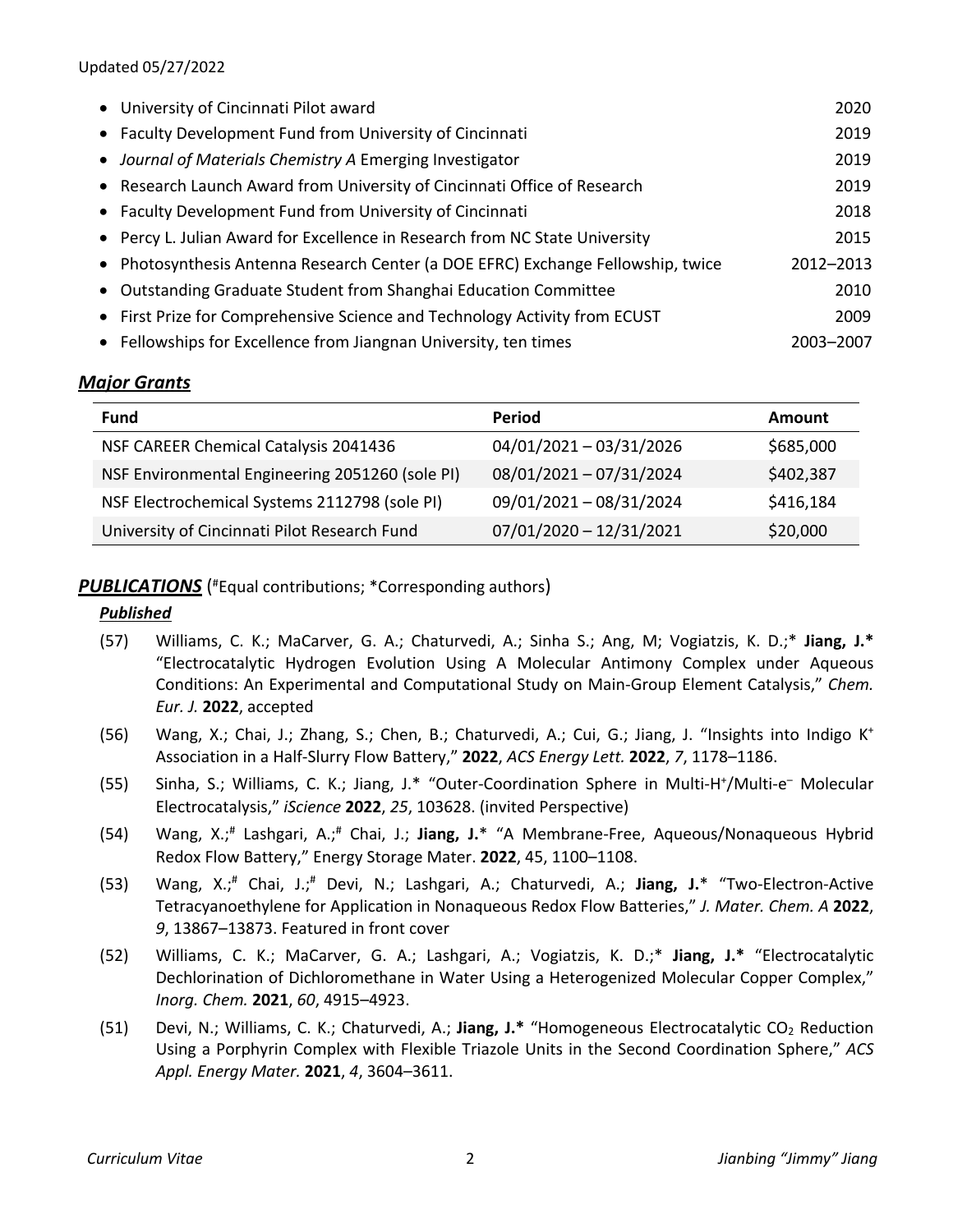- (50) Chai, J.; Lashgari, A.; Eisenhart, A. E.; Wang, X.; Beck, T. L.;\* **Jiang, J.\*** "Biphasic, Membrane-free Zn/Phenothiazine Battery. Effects of Hydrophobicity of Redox Materials on Cyclability," *ACS Mater. Lett.* **2021**, *3*, 337–343.
- (49) Chaturvedi, A.; Williams, C. K.; Devi, N.; **Jiang, J.\*** "Effects of Appended Poly(ethylene glycol) on Electrochemical CO2 Reduction by an Iron Porphyrin Complex," *Inorg. Chem.* **2021**, *60*, 3843–3850.
- (48) Wang, X.;# Chai, J.;# Lashgari, A.; **Jiang, J.**\* "Azobenzene-based Low-potential Anolyte for Nonaqueous Organic Redox Flow Battery," *ChemElectroChem* **2021**, *8*, 83–89.
- (47) Wang, X.; Chai, J.; **Jiang, J.\*** "Redox Flow Batteries Based on Insoluble Redox-Active Materials. A Review," *Nano Mater. Sci.* **2021**, *3*, 17–24. (invited review)
- (46) Williams, C. K.; Lashgari, A.; Ang, M.; Dhungana, P.; **Jiang, J.\*** "Dechlorination of Dichloromethane by a Metal-Free Triazole-Porphyrin Electrocatalyst: Demonstration of Main-Group Element Electrocatalysis," *Chem. Eur. J.* **2021**, *27*, 6240–6240. DOI: 10.1002/chem.202005012 (*ChemRxiv* **2020**, DOI: 10.26434/chemrxiv.12762266.v1)
- (45) Chai, J.; Lashgari, A.; **Jiang, J.\*** "Electroactive Materials for Next-Generation Redox Flow Batteries: From Inorganic to Organic," in *Clean Energy Materials*; Lang, Q.; Fan, L.-S. Eds.; American Chemical Society, Washington, DC. **2020**, p1–47.
- (44) Williams, C. K.; Lashgari, A.; Tomb, J. A.; Chai, J.; **Jiang, J.\*** "Atropisomeric Effects of Second Coordination Spheres on Electrocatalytic CO2 Reduction," *ChemCatChem* **2020**, *12*, 4886–4892.
- (43) Hu, G.;<sup>#</sup> Jiang, J.;<sup>#,\*</sup> Kelly, H. R.; Matula, A. J.; Wu, Y.; Romano, N.; Mercado, B. Q.; Wang, H.;\* Batista, V. S.;\* Crabtree, R. H.; Brudvig, G. W.\* "Surprisingly Big Linker-Dependence of Activity and Selectivity in CO2 Reduction by an Iridium(I) Pincer Complex," *Chem. Commun.* **2020**, *56*, 9126– 9129.
- (42) Chai, J.;# Wang, X.;# Lashgari, A.; Williams, C. K.; **Jiang, J.**\* "A pH-Neutral, Non-Corrosive, Aqueous Redox Flow Battery with a 3600-Cycle Lifetime: Micellization-Enabled Ultrastability and Crossover Suppression," *ChemSusChem* **2020**, *13*, 4069–4077.
- (41) Chai, J.;# Lashgari, A.;# Wang, X.; **Jiang, J.**\* "Extending the Redox Potentials of Metal-Free Anolytes: towards High Energy Density Redox Flow Batteries," *J. Electrochem. Soc.* **2020**, *167*, 100556.
- (40) Williams, C. K.; Lashgari, A.; Chai, J.; **Jiang, J.**\* "Enhanced Molecular CO2 Electroreduction Enabled with a Flexible Hydrophilic Channel for Relay Proton Shuttling," *ChemSusChem* **2020**, *13*, 3412– 3417.
- (39) Lashgari, A.;# Williams, C. K.;# Glover, J. L.; Wu, Y.; Chai, J.; **Jiang, J.\*** "Enhanced Electrocatalytic Activity of a Zinc Porphyrin for CO<sub>2</sub> Reduction: Cooperative Effects of Triazole Units in the Second Coordination Sphere," *Chem Eur. J.* **2020**, *26*, 16774–16781
- (38) Chai, J.; Lashgari, A.; Wang, X.; Williams, C. K.; **Jiang, J.**\* "All-PEGylated Redox-Active Metal-Free Organic Molecules in Non-Aqueous Redox Flow Battery," *J. Mater. Chem. A* **2020**, *8*, 15715–15724. Invited contribution in a special Emerging Investigator issue; featured in back cover
- (37) Chai, J.;# Lashgari, A.;# Cao, Z.; Williams, C. K.; Wang, X.; Dong, J.; **Jiang, J.**\* "PEGylation-Enabled Extended Cyclability of a Non-Aqueous Redox Flow Battery," *ACS Appl. Mater. Interfaces* **2020**, *12*, 15262–15270.

#### **Prior to UC**

(36) Jing, H.; Liu, S.; Jiang, J.; Tran, V.; Rong, J.; Wang, P.; Lindsey, J. S. "Meso bromination and derivatization of synthetic bacteriochlorins," *New J. Chem.* **2022**, *46*, 5556–5572.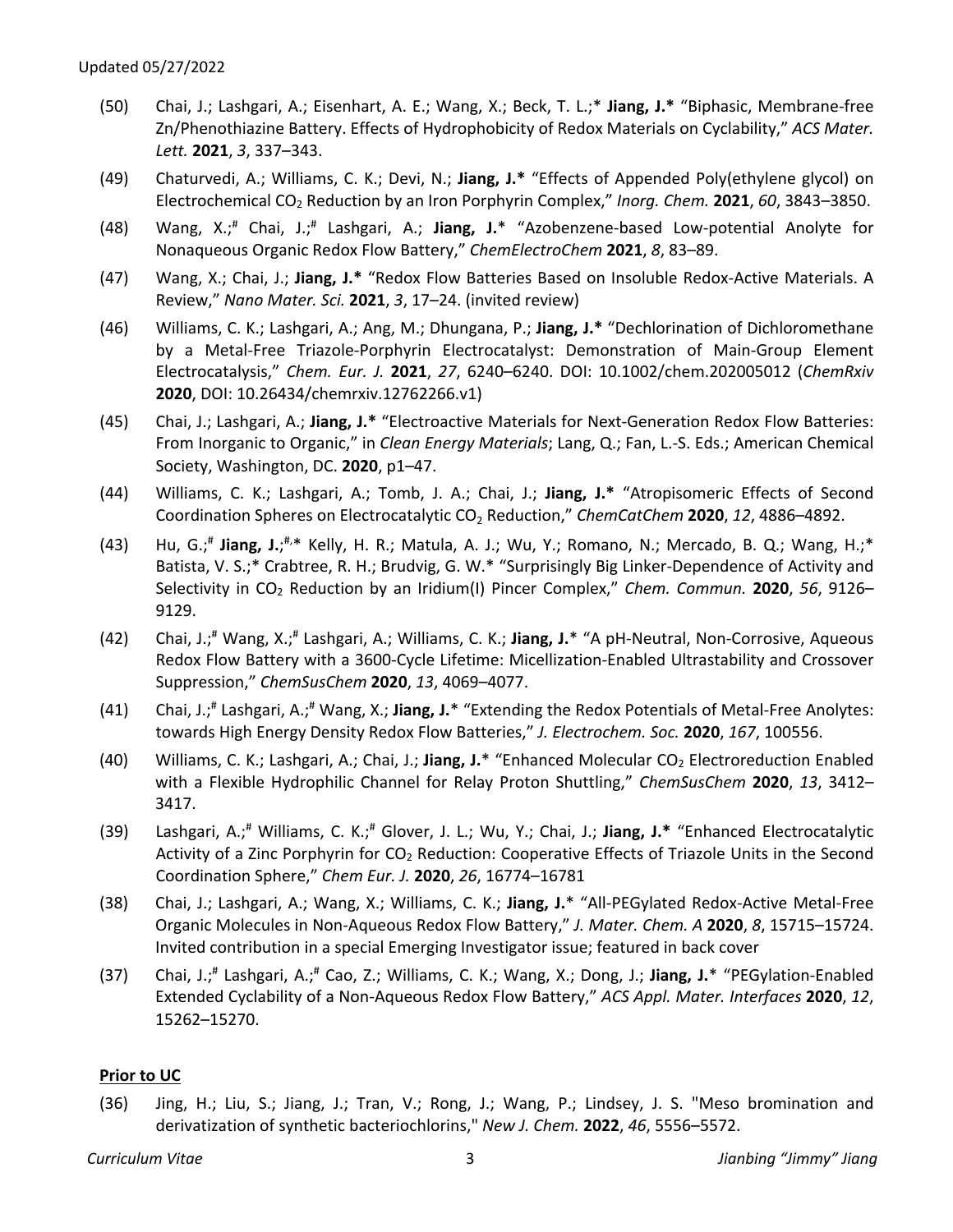- (35) Jing, H.; Wang, P.; Chen, B.; Jiang, J.; Vairaprakash, P.; Liu, S.; Rong, J.; Chen, C.-Y.; Nalaoh, P.; Lindsey, J. S. "Synthesis of Bacteriochlorins Bearing Diverse β-Substituents," *New J. Chem.* **2022**, *46*, 5534–5555.
- (34) Fujita, H.; Jing, H.; Krayer, M.; Allu, S.; Veeraraghavaiah, G.; Wu, Z.; **Jiang, J.**; Diers, J. R.; Magdaong, N. C. M.; Mandal, A. K,; Ray, A.; Niedwiedzki, D. M.; Kirmaier, C.; Bocian, D. F.; Holten, D.; Lindsey, J. S. "Annulated Bacteriochlorin for Near-Infrared Photophysical Studies," *New J. Chem.* **2019**, *43*, 7209 – 7232.
- (33) Materna, K. L.; **Jiang, J.**; Crabtree, R. H.; Brudvig, G. W. "Silatrane Anchors for Metal Oxide Surfaces: Optimization for Potential Photocatalytic and Electrocatalytic Applications," *ACS Appl. Mater. Interfaces* **2019**, *11*, 5602–5609.
- (32) **Jiang, J.**; Matula, A.; Swierk, J.; Romano, N.; Wu, Y.; Batista, V.; Crabtree, R. H.; Lindsey, J. S.; Wang, H.; Brudvig, G. W. "Unusual Stability of a Bacteriochlorin Electrocatalyst under Reductive Conditions. A Case Study on CO2 Conversion to CO," *ACS Catal.* **2018**, *8*, 10131–10136.
- (31) **Jiang, J.**;<sup>#</sup> Spies, J. A.;<sup>#</sup> Swierk, J. R.; Matula, A. J.; Regan, K. P.; Romano, N.; Brennan, B. J.; Crabtree, R. H.; Schmuttenmaer, C. A.; Batista, V. S.; Brudvig, G. W. "Direct Interfacial Electron Transfer from High-Potential Porphyrins into Semiconductor Surfaces: A Comparison of Linkers and Anchoring Groups," *J. Phys. Chem. C* **2018**, *122*, 13529–13539.
- (30) Weng, Z.; Wu, Y.; Wang, M.; **Jiang, J.**; Yang, K.; Huo, S.; Wang, X.-F.; Ma, Q.; Brudvig, G. W.; Batista, V. S.; Liang, Y.; Feng, Z.; Wang, H. "Active Sites of Cu-Complex Catalytic Materials for Electrochemical Carbon Dioxide Reduction," *Nat. Commun.* **2018**, *9*, 415.
- (29) Materna, K. L.; **Jiang, J.**; Regan, K. P.; Schmuttenmaer, C. A.; Brudvig, G. W. "Optimization of Photoanodes for Photocatalytic Water-Oxidation Using a Heterogenized Iridium Catalyst and a High-Potential Porphyrin Photosensitizer," *ChemSusChem* **2017**, *10*, 4526–4534.
- (28) Weng, Z.; Zhang, X.; Wu, Y.; Huo, S.; **Jiang, J.**; Liu, W.; He, G.; Liang, Y.; Wang, H. "Self-Cleaning Catalyst Electrodes for Stabilized CO2 Reduction to Hydrocarbons," *Angew. Chem. Int. Ed.* **2017**, *56*, 13135–13139.
- (27) Wu, Y.;<sup>#</sup> Jiang, J.;<sup>#</sup> Weng, Z.;<sup>#</sup> Wang, M.; Broere, D. L. J.; Zhong, Y.; Brudvig, G. W.; Feng, Z.; Wang, H. "Electroreduction of  $CO<sub>2</sub>$  Catalyzed by a Heterogenized Zn-Porphyrin Complex with a Redox-Innocent Metal Center," *ACS Cent. Sci.* **2017**, *3*, 847–852.

*The paper below is designated as a "Hot Paper".*

- (26) **Jiang, J.**; # Materna, K. L.;# Hedström, S.;# Yang, K. R.; Batista, V.; Crabtree, R. H.; Brudvig, G. W. "Molecular Antimony Complexes for Electrocatalysis: Activity of a Main Group Element in Proton Reduction," *Angew. Chem. Int. Ed.* **2017**, *56*, 9111–9115.
- (25) Mi, Y.; Liu, W.; Wang, Q.; **Jiang, J.**; Brudvig, G. W.; Zhou, H.; Wang, H. "Pomegranate-Structured Sulfur Cathode Material with Triple Confinement of Lithium Polysulfides for High-Performance Lithium-Sulfur Batteries," *J. Mater. Chem. A* **2017**, *5*, 11788–11793.
- (24) Liu, W.;<sup>#</sup> Jiang, J.;<sup>#</sup> Yang, K. R.;<sup>#</sup> Mi, Y.;<sup>#</sup> Kumaravadivel, P.; Zhong, Y.; Fan, Q.; Weng, Z.; Wu, Z.; Cha, J. J.; Zhou, H.; Batista, V. S.; Brudvig, G. W.; Wang, H. "An Ultrathin Dendrimer-Graphene Oxide Composite Film for Stable Cycling Lithium-Sulfur Batteries," *Proc. Natl. Acad. Sci. U.S.A.* **2017**, *114*, 3578–3583.
- (23) Mancini, J. A.; Kodali, G.; **Jiang, J.**; Reddy, K. R.; Lindsey, J. S.; Bryant, D. A.; Dutton, P. L.; Moser, C. C. "Multi-step Excitation Energy Transfer Engineered in Genetic Fusions of Natural and Synthetic Light-Harvesting Proteins," *J. R. Soc. Interface* **2017**, *14*, 20160896.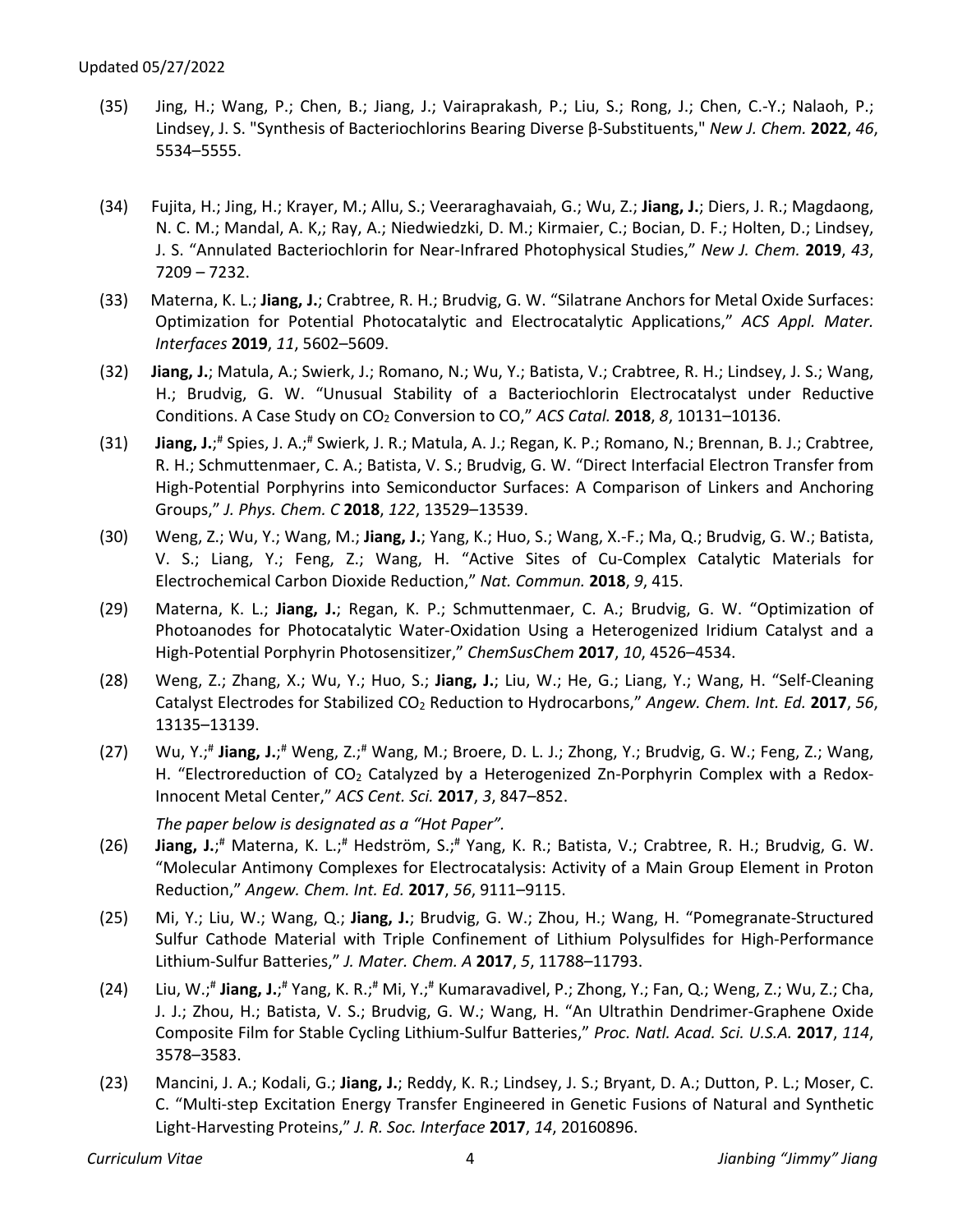- (22) **Jiang, J.**; Swierk, J. R.; Materna, K. L.; Hedström, S.; Lee, S.; Crabtree, R. H.; Schmuttenmaer, C. A.; Batista, V. S.; Brudvig, G. W. "High Potential Porphyrins for Photoelectrochemical Applications Supported on SnO2- and TiO2- Surfaces," *J. Phys. Chem. C* **2016**, *120*, 28971–28982.
- (21) Mi, Y.; Liu, W.; Yang, K. R.; **Jiang, J.**; Fan, Q.; Weng, Z.; Zhong, Y.; Wu, Z.; Brudvig, G. W.; Batista, V. S.; Zhou, H.; Wang, H. "Ferrocene-Promoted Long-Cycle Lithium-Sulfur Batteries," *Angew. Chem. Int. Ed.* **2016**, *55*, 14818–14822.
- (20) **Jiang, J.**; Crabtree, R. H.; Brudvig, G. W. "One-Step Trimethylstannylation of Benzyl and Alkyl Halides," *J. Org. Chem.* **2016**, *81*, 9483–9488.
- (19) Swierk, J. R.; Regan, K. P.; **Jiang, J.**; Brudvig, G. W.; Schmuttenmaer, C. A. "Rutile TiO<sub>2</sub> as an Anode Material for Water-Splitting Dye-Sensitized Photoelectrochemical Cells," *ACS Energy Lett.* **2016**, *1*, 603–606.
- (18) **Jiang, J.**; # Swierk, J. R.;# Hedstrom, S.; Matula, A. J.; Crabtree, R. H.; Batista, V. S.; Schmuttenmaer, C. A.; Brudvig, G. W. "Molecular Design of Light-Harvesting Photosensitizers: Effect of Varied Linker Conjugation on Interfacial Electron Transfer," *Phys. Chem. Chem. Phys.* **2016**, *18*, 18678– 18682.

*The paper below is highlighted in JACS Spotlights.* 

- (17) Weng, Z.;<sup>#</sup> Jiang, J.;<sup>#</sup> Wu, Y.; Wu, Z.; Guo, X.; Materna, K. L.; Liu, W.; Batista, V. S.; Brudvig, G. W.; Wang, H. "Electrochemical CO<sub>2</sub> Reduction to Hydrocarbons on a Heterogeneous Molecular Cu Catalyst in Aqueous Solution," *J. Am. Chem. Soc.* **2016**, *138*, 8076–8079.
- (16) Zhang, N.; **Jiang, J.**; Liu, M.; Taniguchi, M.; Mandal, A. K.; Evans-Storms, R. B.; Pitner, J. B.; Bocian, D. F.; Holten, D.; Lindsey, J. S. "Bioconjugatable, PEGylated Hydroporphyrins for Photochemistry and Photomedicine. Narrow-Band, Near-Infrared-Emitting Bacteriochlorins," *New J. Chem.* **2016**, *40*, 7750–7767.
- (15) **Jiang, J.**; Yang, E.; Reddy, K. R.; D. M. Niedzwiedzki; C. Kirmaier; D. F. Bocian; D. Holten; Lindsey, J. S. "Synthetic Bacteriochlorins Bearing Polar Motifs (Carboxylate, Phosphonate, Ammonium and a short PEG). Water-Solubilization, Bioconjugation, and Photophysical Properties," *New J. Chem.*  **2015**, *39*, 5694–5714*.*
- (14) Zhang, N.; Reddy, K. R.; **Jiang, J.**; Taniguchi, M.; Sommer, R. D. Lindsey, J. S. "Elaboration of an Unexplored Substitution Site in Synthetic Bacteriochlorins," *J. Porphyrins Phthalocyanines* **2015**, *19,* 887–902.
- (13) **Jiang, J.**; Taniguchi, M.; Lindsey, J. S. "Near-Infrared Tunable Bacteriochlorins Equipped for Bioorthogonal Labeling," *New J. Chem.* **2015**, *39*, 4534–4550.
- (12) **Jiang, J.**; Chen, C.-Y.; Zhang, N.; Vairaprakash, P.; Lindsey, J. S. "Polarity-Tunable and Wavelength-Tunable Bacteriochlorins Bearing a Single Carboxylic Acid or NHS Ester. Use in a Protein Bioconjugation Model System," *New J. Chem.* **2015**, *39*, 403–419*.*
- (11) Harris, M. A.; Sahin, T.; **Jiang, J.**; Vairaprakash, P.; Loach, P. A.; Niedzwiedzki, D. M.; Kirmaier, C.; Loach, P. A.; Bocian, D. F.; Holten, D.; Lindsey, J. S. "Enhanced Light-Harvesting Capacity by Micellar Assembly of Free Accessory Chromophores and LH1-like Antennas," *Photochem. Photobiol.* **2014**, *90*, 1264–1276.
- (10) **Jiang, J.**; Reddy, K. R.; Pavan, M. P.; Lubian, E.; Bocian, D. F.; Holten, D.; Parkes-Loach, P. S.; Loach, P. A.; Lindsey, J. S. "Amphiphilic, Hydrophilic, or Hydrophobic Synthetic Bacteriochlorins in Biohybrid Light-Harvesting Architectures. Consideration of Molecular Designs," *Photosynth. Res.* **2014**, *122*, 187–202.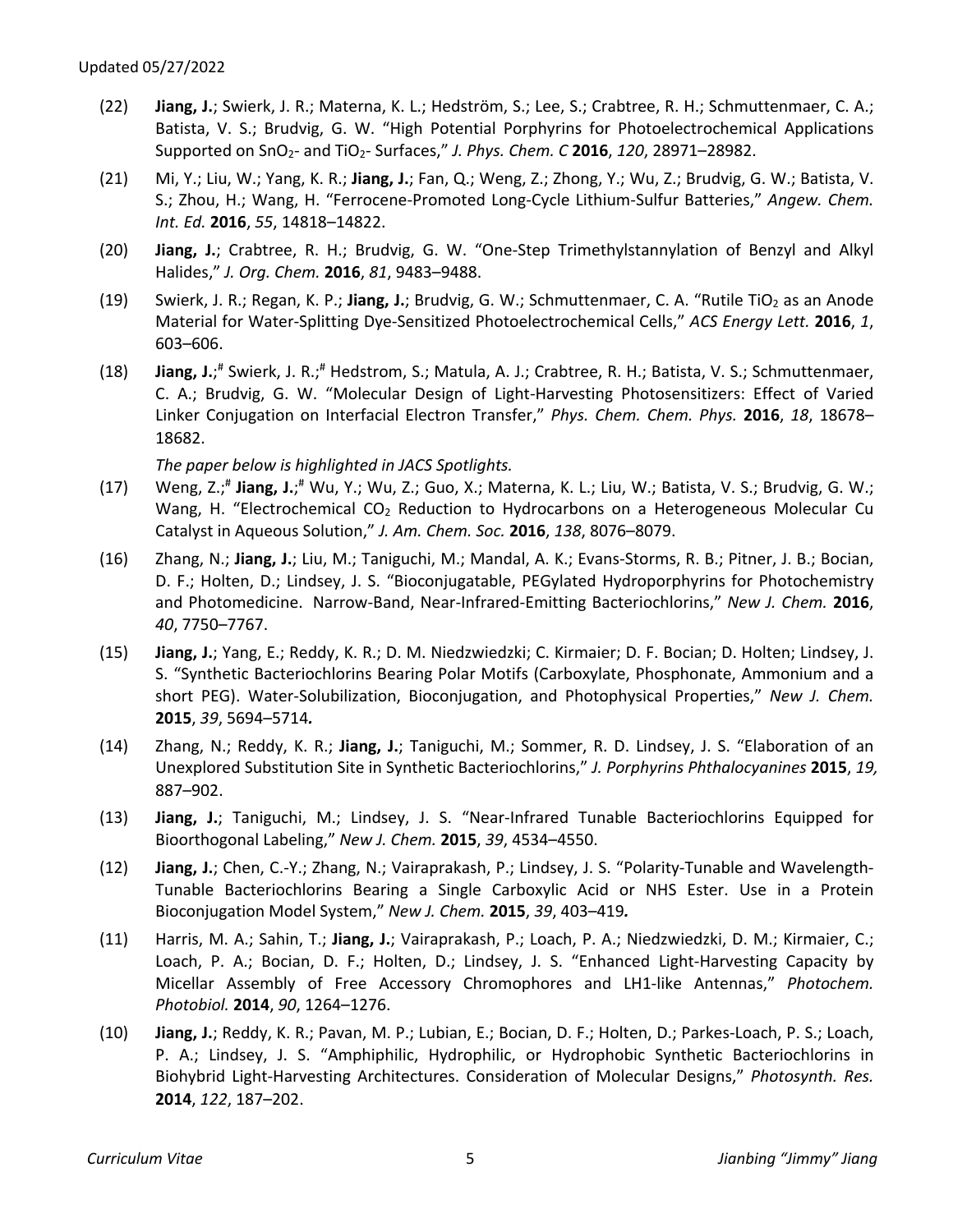- (9) Harris, M. A.; **Jiang, J.**; Niedzwiedzki, D. M.; Jiao, J.; Taniguchi, M.; Kirmaier, C.; Loach, P. A.; Bocian, D. F.; Lindsey, J. S.; Holten, D.; Parkes-Loach, P. S. "Versatile Design of Biohybrid Light-Harvesting Architectures to Tune Location, Density and Spectral Coverage of Attached Synthetic Chromophores for Enhanced Energy Capture," *Photosynth. Res.* **2014**, *121*, 35–48.
- (8) **Jiang, J.**; Vairaprakash, P.; Reddy, K. R.; Sahin, T.; Pavan, M. P.; Lubian, E.; Lindsey, J. S. "Hydrophilic Tetracarboxy Bacteriochlorins for Photonics Applications," *Org. Biol. Chem.* **2014**, *12*, 86–103.
- (7) Harris, M. A.; Parkes-Loach, P. S.; Springer, J. W.; **Jiang, J.**; Martin, E. C.; Qian, P.; Jiao, J.; Niedzwiedzki, D. M.; Kirmaier, C.; Olsen, J. D.; Bocian, D. F.; Holten, D.; Hunter, C. N.; Lindsey, J. S.; Loach, P. A. "Integration of Multiple Chromophores with Native Photosynthetic Antennas to Enhance Solar Energy Capture and Delivery," *Chem. Sci.* **2013**, *4*, 3924–3933.
- (6) Reddy, K. R.; **Jiang, J.**; Krayer, M.; Harris, M. A.; Springer, J. W.; Yang, E.; Jiao, J.; Niedzwiedzki, D. M.; Pandithavidana, D.; Parkes-Loach, P. S.; Kirmaier, C.; Loach, P. A.; Bocian, D. F.; Holten, D.; Lindsey, J. S. "Palette of Lipophilic Bioconjugatable Bacteriochlorins for Construction of Biohybrid Light-Harvesting Architectures," *Chem. Sci.* **2013**, *4*, 2036–2053.
- (5) Leng, B.; **Jiang, J.**; Tian, H. "A Mesoporous Silica Supported Hg2+ Chemodosimeter," *AIChE J.* **2010**, *56*, 2957–2964.
- (4) **Jiang, J.**; Xiao, X.; Zhao, P.; Tian, H*.* "Colorimetric Naked-Eye Recognizable Anion Sensors Synthesized via RAFT Polymerization," *J. Polym. Sci., Part A: Polym. Chem.* **2010**, *48*, 1551–1556.
- (3) Leng, B.; Zou, L,; **Jiang, J.**; Tian, H. "Colorimetric Detection of Mercuric Ion (Hg2+) in Aqueous Media Using Chemodosimeter-functionalized Gold Nanoparticles," *Sensor. Actuat. B-chem.* **2009**, *140*, 162–169.
- (2) Zhao, P.; # **Jiang, J.**; # Leng, B.; Tian, H. "Polymer Fluoride Sensors Synthesized by RAFT Polymerization," *Macromol. Rapid Commun.* **2009**, *30*, 1715–1718.
- (1) **Jiang, J.**; Leng, B.; Xiao, X.; Zhao, P.; Tian, H. ""Off-On-Off" Fluorescent Proton Switch Synthesized by RAFT Polymerization," *Polymer* **2009**, *50*, 5681–5684.

## *Submitted and in preparation*

(1) xx

## *ORAL PRESENTATION*

- (1) "Toward Increased Spectral Coverage of Biohybrid Light-Harvesting Antennas," in Photosynthetic Antenna Research Center (PARC) All Hands Meeting 2012. St Louis, MO. Aug. 2012.
- (2) "New Generation of Light-Harvesting Constructs with Natural Protein Scaffolds and Synthetic Pigments," PARC's Graduate Student and Post-Doc (GSPD) Seminar. Raleigh, NC. Jan. 2013.
- (3) "Light-Harvesting Biohybrid Architectures with Natural Protein Scaffolds and Synthetic Chromophores," ACS national meeting, San Francisco, CA. Aug. 2014.
- (4) "Artificial Light-Harvesting Architectures with Natural Protein Scaffolds and Synthetic Chromophores," Yale Energy Sciences Institute, New Haven, CT. Jan. 2015.
- (5) "Artificial Light-Harvesting Architectures with Natural Protein Scaffolds and Synthetic Chromophores," Louisiana State University, Baton Rouge, LA. Nov. 2016.
- (6) "Well-Defined Organic Materials for Renewable Energy Capture, Conversion and Storage," SUNY the College of Environmental Science and Forestry, Syracuse, NY. Feb. 2017.